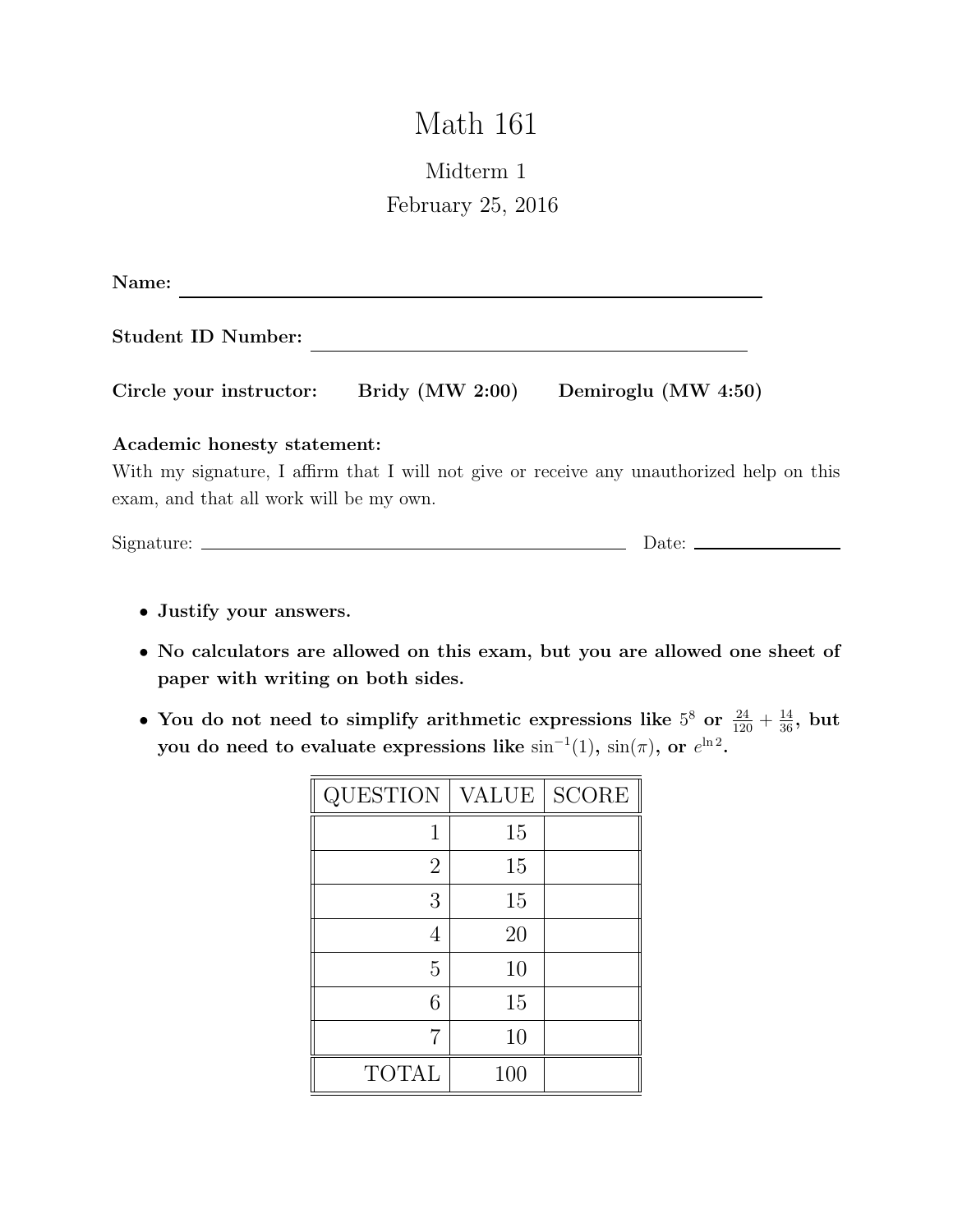(a) Let 
$$
f(x) = \sin(3x)
$$
 and  $g(x) = \frac{x}{2}$ . Compute  $(f \circ g)(\pi)$  and  $(g \circ f)(\pi)$ .

(b) Let  $f(x) = 5^{2x-3}$ . Find a formula for  $f^{-1}(x)$ .

(c) Solve  $2^{2x^2+1} = 8$ .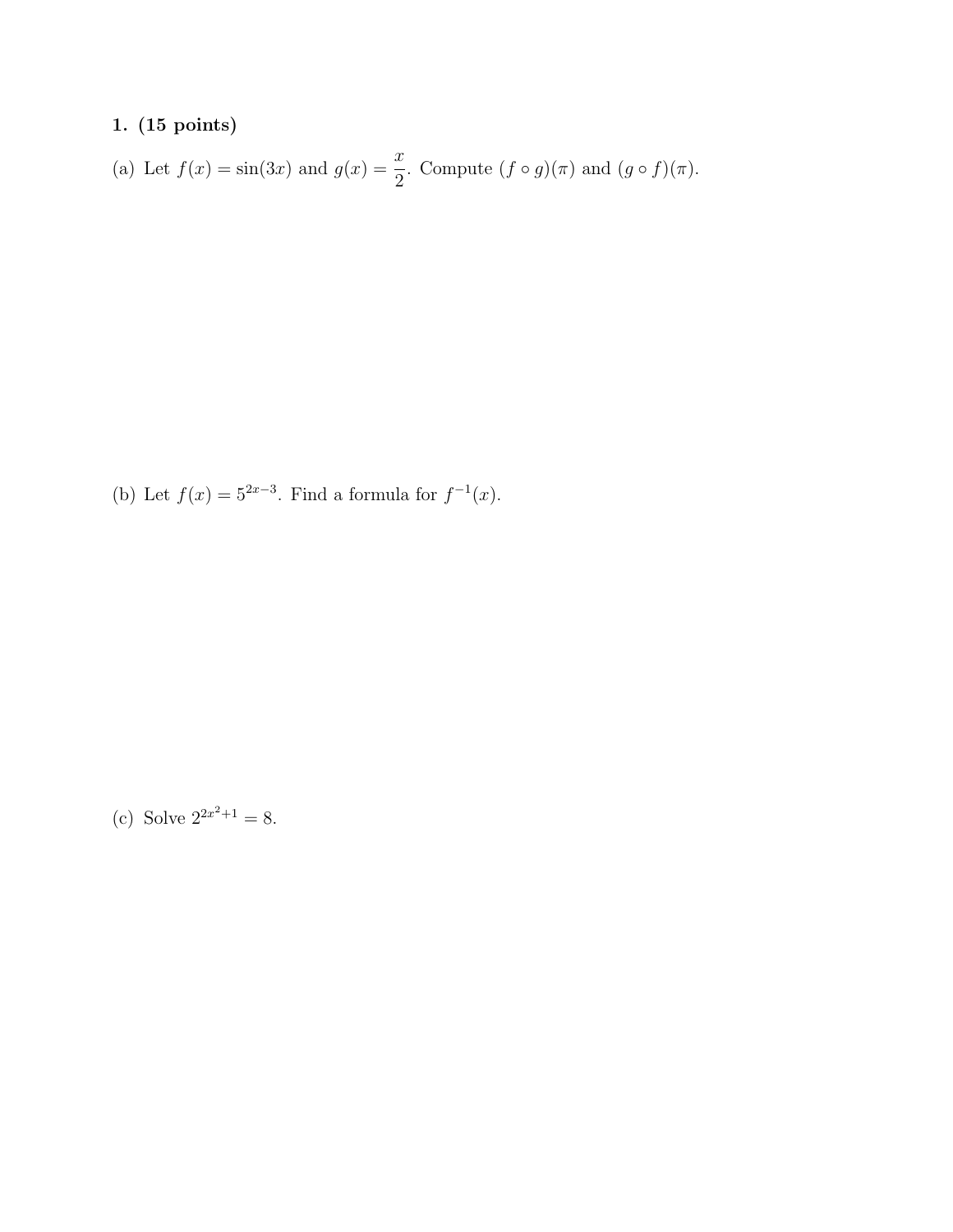(a) Find all solutions to the inequality  $|4x-6| \ge 14$ . Write your answer as an interval or as a union of intervals.

(b) Write  $tan(sin^{-1}(2x))$  in terms of x in a way that has no trig or inverse trig functions.

(c) Solve  $ln(x + 2) + ln(x) - ln(3) = 0.$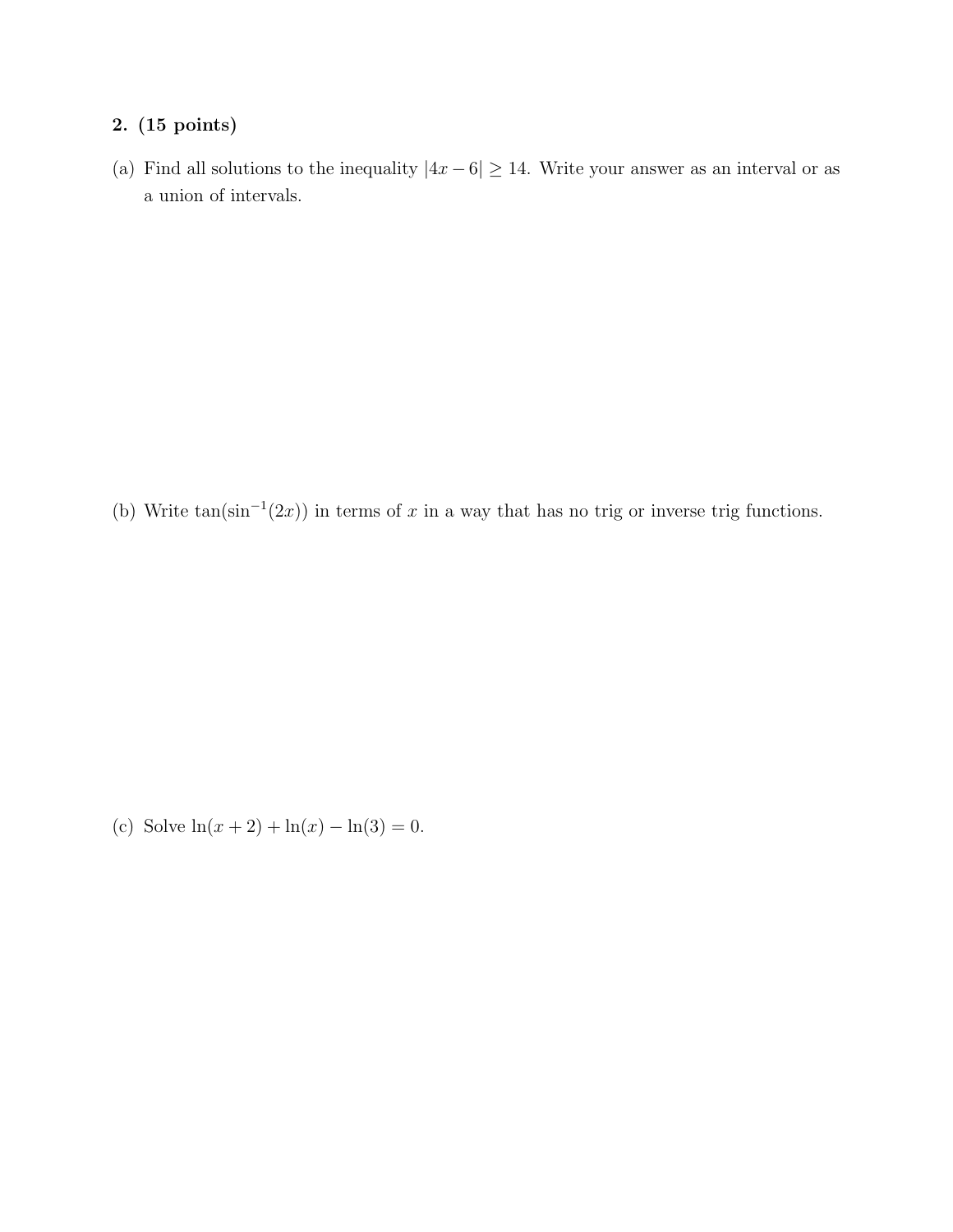(a) Use the definition of the derivative to compute  $f'(2)$ , where

$$
f(x) = \frac{x}{x+3}.
$$

(b) Suppose you know that  $f'(-2) = 3$  (you don't have to show this). Write an equation for the tangent line to  $y = f(x)$  at the point where  $x = -2$ .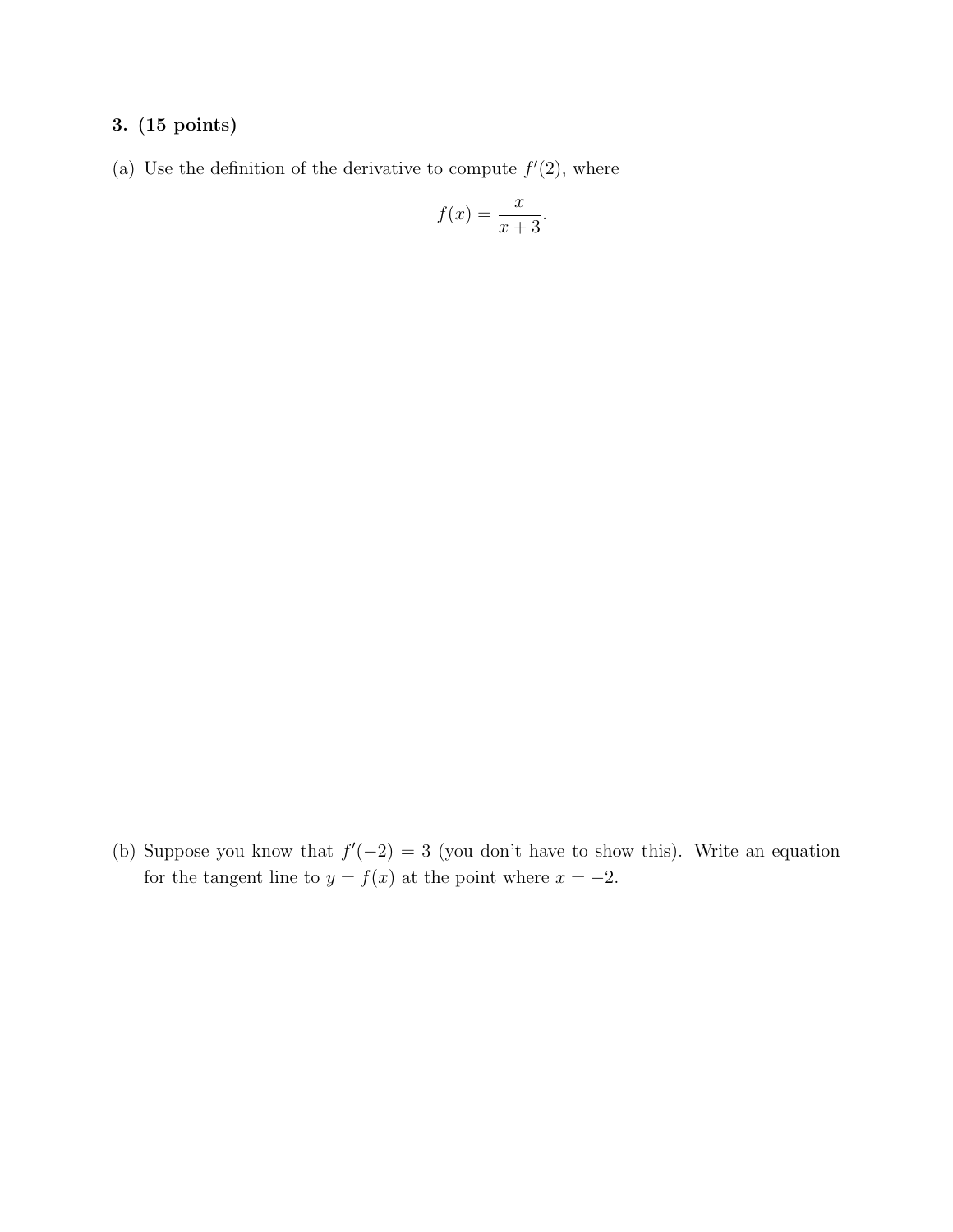4. (20 points) Compute the following limits. If the limit does not exist, write "DNE." Be sure to distinguish between limits that are  $\infty$  or  $-\infty$  instead of "DNE." You may only use methods discussed in this class so far.

(a) 
$$
\lim_{x \to 3^{-}} \frac{2x^2 - 18}{x^2 - 6x + 9}
$$

(b) 
$$
\lim_{x \to 2} \frac{x^3 - 4x}{x^2 + 5x - 14}
$$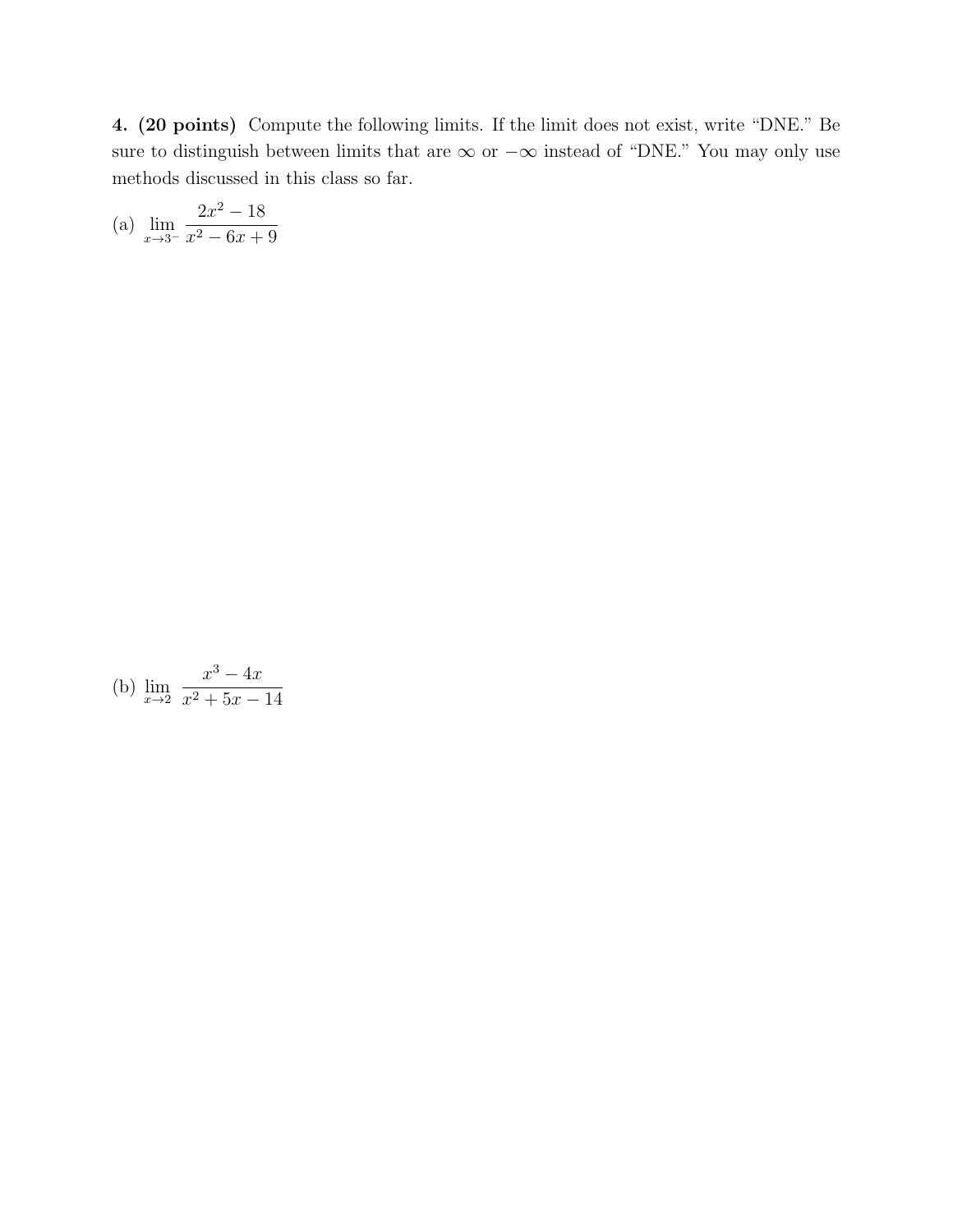(c) 
$$
\lim_{x \to 3} \frac{2x - 6}{|x - 3|}
$$

(d) 
$$
\lim_{x \to \infty} \sqrt{4x^2 + 5x} - 2x
$$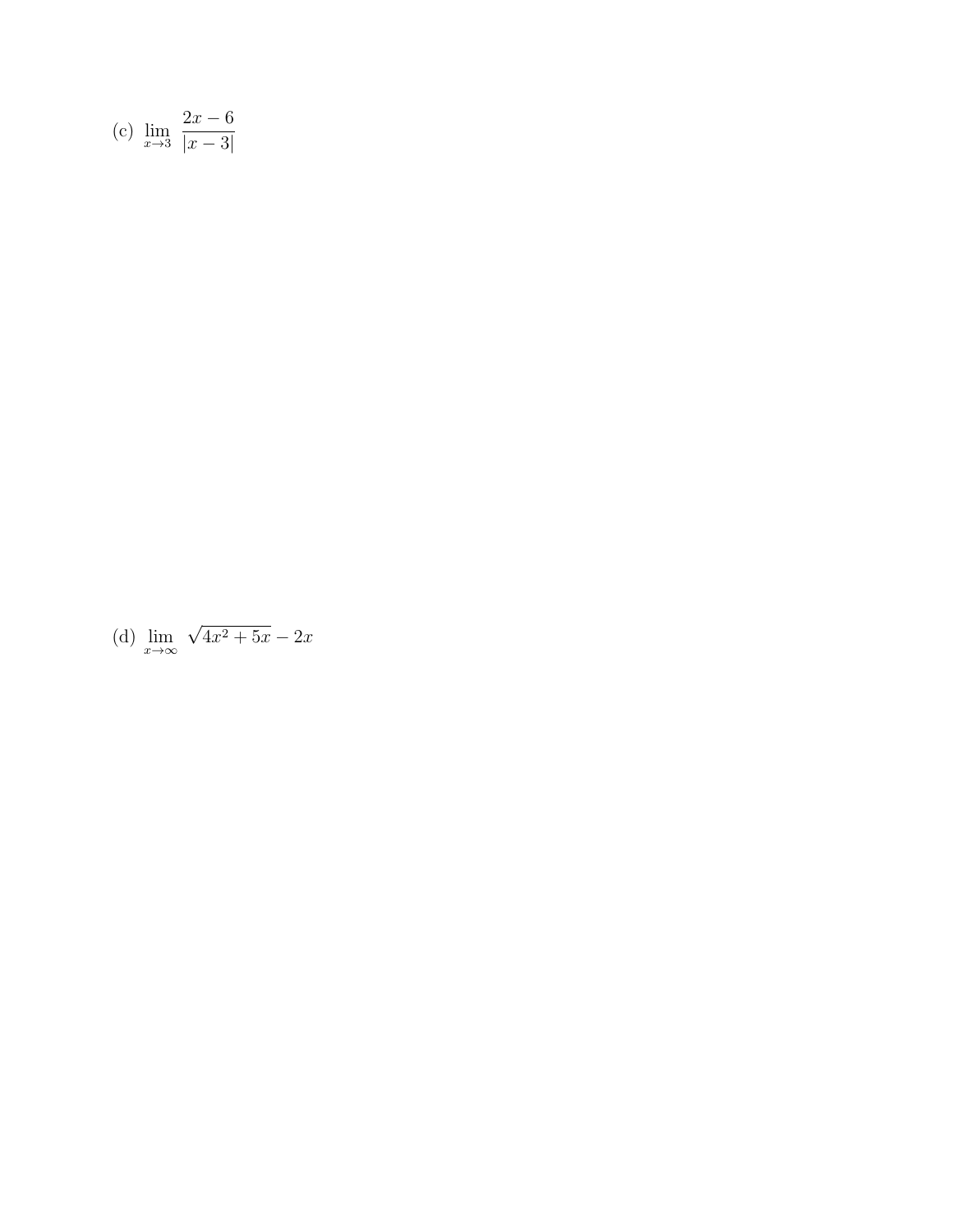5. (10 points) Find all vertical and horizontal asymptotes of  $f(x) =$ √  $9x^2+x$  $\boldsymbol{x}$ .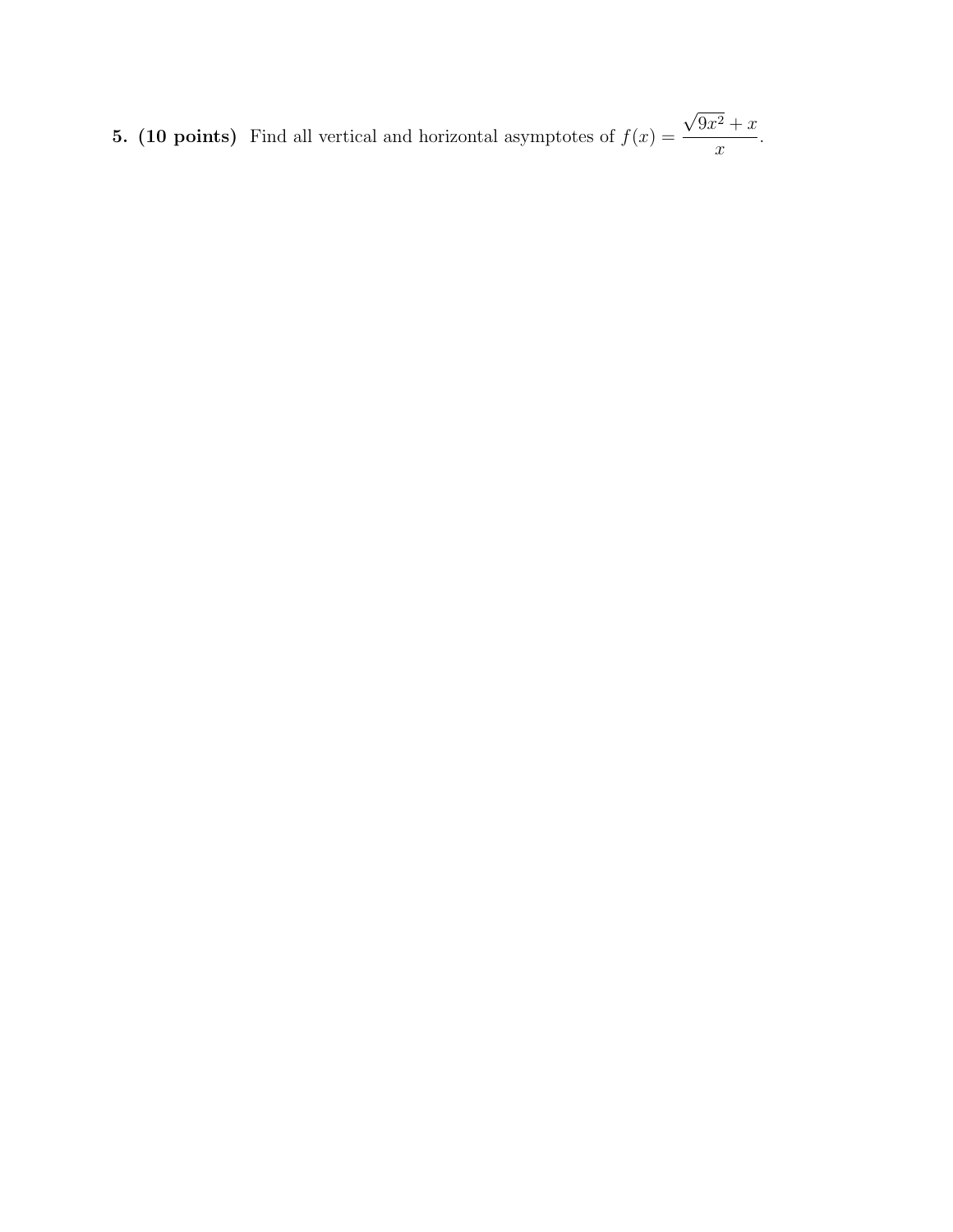(a) State the definition of continuity of the function  $f(x)$  at the point a.

(b) Let the following piecewise function be defined for some numbers  $a, b$ , and  $c$ .

$$
f(x) = \begin{cases} x^2 + 3 & : x < -2 \\ a & : x = -2 \\ bx + c & : -2 < x < 1 \\ 2x^3 - 1 & : x \ge 1 \end{cases}
$$

Find the values of  $a, b, c$  that make  $f(x)$  continuous everywhere. (Justify your answer.)